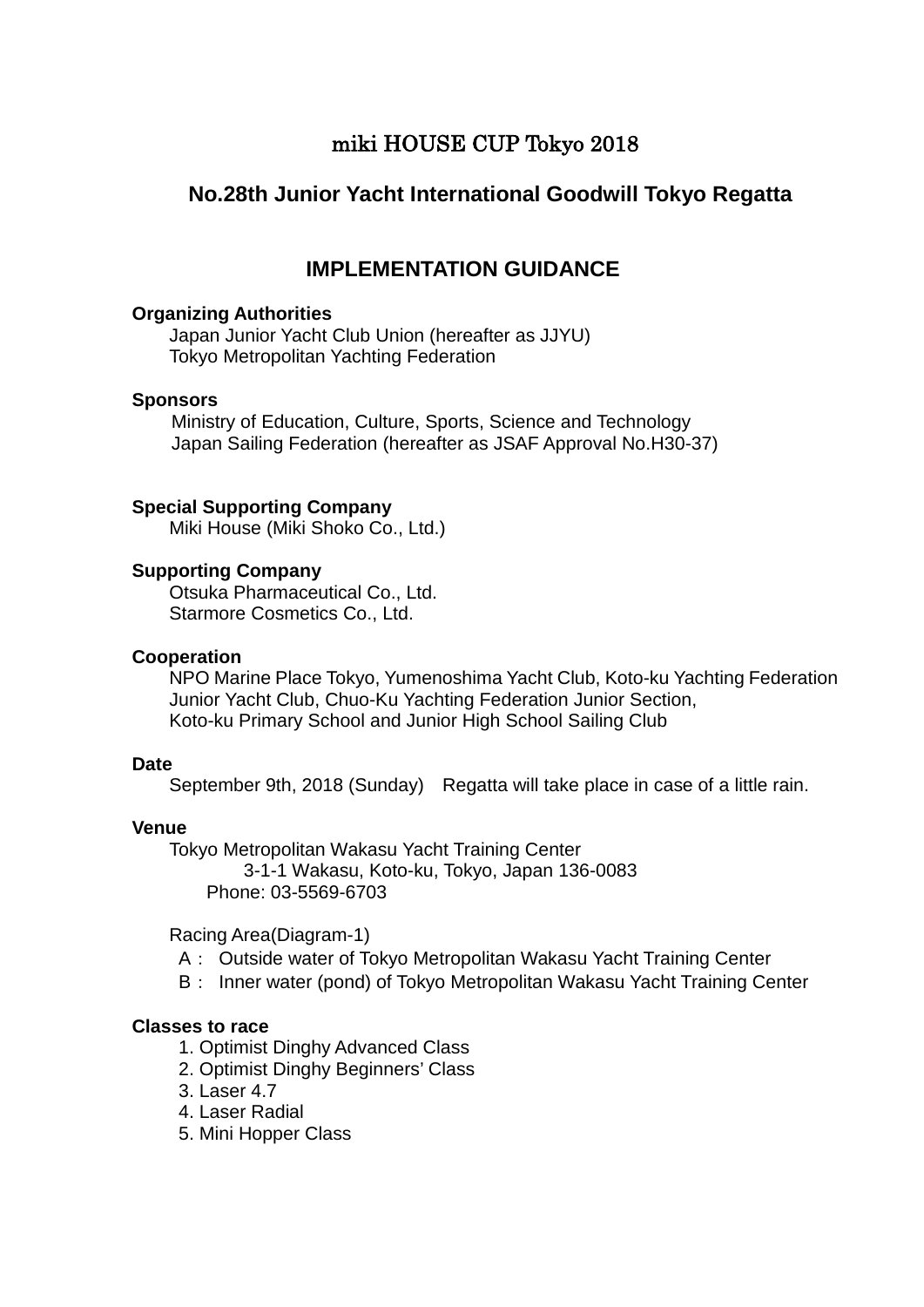# **NOTICE OF RACE**

#### **1**.**Rules**

- 1.1 The regatta will be governed by the rules as defined in the Racing Rules of Sailing 2017-2020 except any of these are altered by the Sailing Instructions.
- 1.2 If there is a conflict between the languages, the English text will take precedence.

#### **2. Advertising**

Boats are maybe required to display the advertising materials chosen and supplied by Organizing Authorities.

#### **3. Eligibility and Sailors' age in each class**

3.1 All Japanese sailors shall be a member of JSAF in 2018 year.

 (The application for the membership will be accepted at the time of registration) 3.2 The sailors whom Organizing Authorities have accepted.

3.3 The sailors of each class shall fulfill the following age limitation on 2nd April, 2018

| <b>OOptimist Dinghy Advanced Class</b>        | From 8 years old to Junior High School                                            |
|-----------------------------------------------|-----------------------------------------------------------------------------------|
|                                               | <b>20 Optimist Dinghy Beginners' Class</b> From 6 years old to Junior High School |
| <b>3Laser 4.7</b>                             | From 10 years old to Junior High School                                           |
| <b>4 Laser Radial</b>                         | From 10 years old to High School                                                  |
| <b><i><u><b>Mini Hopper Class</b></u></i></b> | From 10 years old to Junior High School                                           |

3.4 The sailor who has won the prize in Optimist Dinghy Beginners' class of this regatta in the previous years shall make entry in Optimist Dinghy Advanced class. However, in case the sailor declare the polite refusal of the prizes under the clause 9. " Prizes" of NOR, Organizing Authorities may allow the sailor to make entry in the same Beginners' class.

### **4. Entry fee and Application procedure**

4.1 ①The entry fee including The Goodwill Party fee for the sailor is as follows; The registered Junior Yacht Club of JJYU: Yen 4,000 per each sailor Non-registered Junior Yacht Club of JJYU: Yen 5,000 per each sailor

 ②The Goodwill Party fee for parents, the coaches and the family is as follows; The registered Junior Yacht Club of JJYU: Yen 1,000 per each person Non-registered Junior Yacht Club of JJYU: Yen1,500 per each person

4.2 Charter boat for the regatta

Regatta Committee Office will arrange each 10(ten) rental boats of OP Class and Laser 4.7 and 4(four) rental boats of Mini Hopper Class..

However it will be first come first serve basis and the more remote club from the regatta place has the priority.

Charter fee of one boat is Yen 3,000 for OP Class made in Japan, Yen 10,000 for IOD95 OP Class, Yen 10,000 for Laser 4.7 and Yen 3,000 for Mini Hopper Class during the regatta period.

#### 4.3 Harbor Fee for the support boat of the participating club

 Tokyo Metropolitan Wakasu Yacht Training Center charges the harbor fee to everyone who brings in any yacht and boat to the harbor . However, we have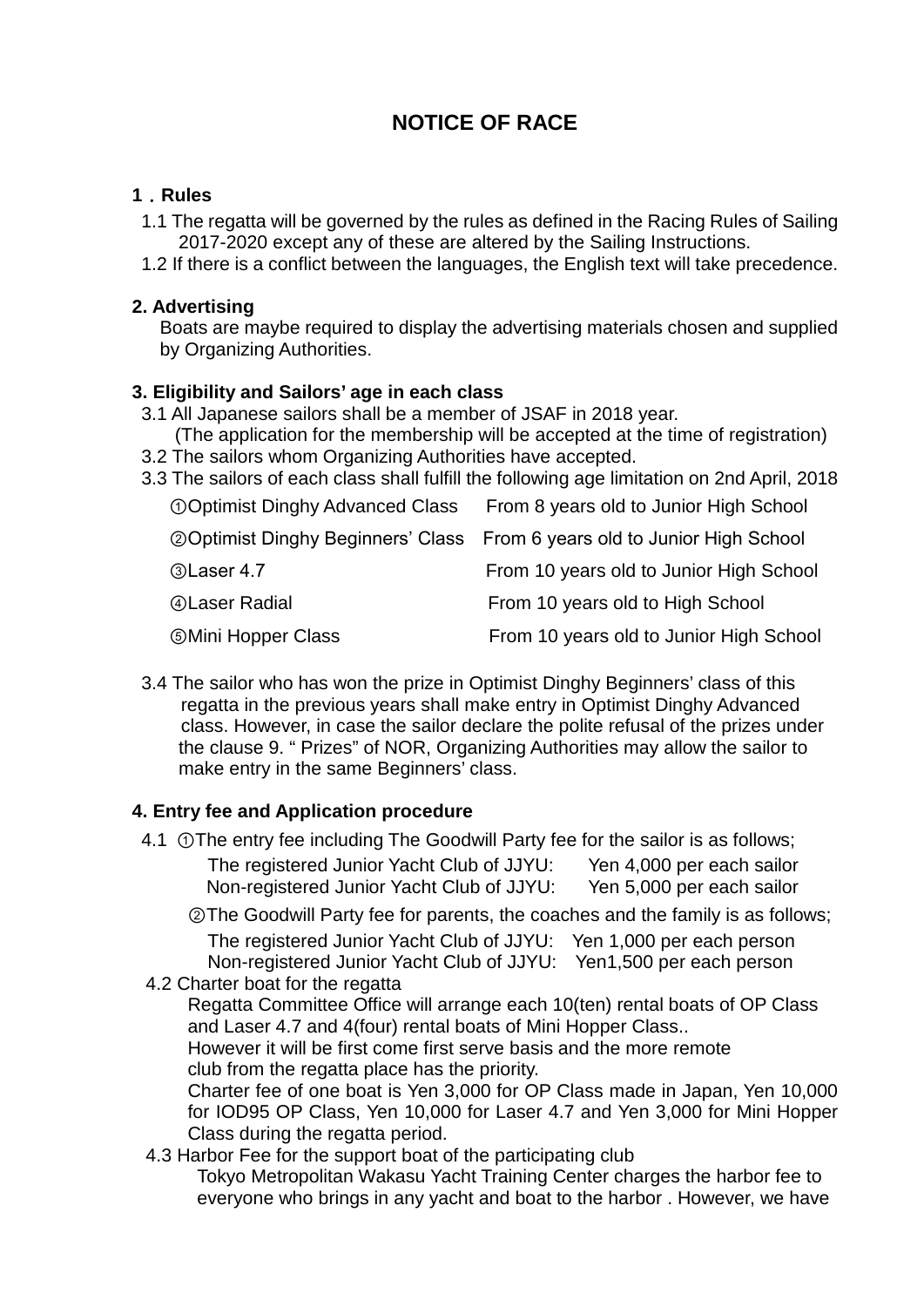made an application for the reduction of the fee up to the half price and the fee for the dinghy boat is ¥500 per boat per day and the fee for the support boat is ¥750 per boat per day during this regatta period.

 Organizing Authorities will bear all these fees on condition that each support boat shall cooperate the race operation such as towing the boats of other clubs or helping rescue activities.

4.4 The entry shall be made with the official forms to Regatta Committee Office by mail or E-mail not later than 28th August, 2018.

Regatta Committee Office is as follows;

No.28th Junior Yacht International Goodwill Tokyo Regatta (Miki House Cup Tokyo 2018) Regatta Secretariat Noriyuki Moto Address: 2-16-11, Kugenuma Matugaoka, Fujisawa City, Kanagawa, Japan 251-0038 Facsimile Number : 0466-28-1550 Cellular phone : 090-1039-3867 E-mail address :mnmotomerrygarden1221@gmail.com

**Entry fee remittance account** 

Sumitomo Mitsui Banking Corporation Shinbashi Branch Office Account: Saving Deposit No.0744610 Account Name: Junior Yacht International Friendship Regatta

( ジ ユニアヨツトコクサイシンゼンレガツタ)

#### **5. Schedules of the Races and Events**

 September 9th (Sunday) Tokyo Metropolitan Wakasu Yacht Training Center 07:30~08:00 Registration & Distribution of Sailing Instructions 08:30~09:00 Opening Ceremony & Skippers Meeting Schedules of Races and Time of The Warning Signal are as follows.

| Racing Area A                                                                                                                        |                            | Racing Area B                           |                            |  |  |
|--------------------------------------------------------------------------------------------------------------------------------------|----------------------------|-----------------------------------------|----------------------------|--|--|
| <b>Class</b>                                                                                                                         | Time of The Warning Signal | <b>Class</b>                            | Time of The Warning Signal |  |  |
| 1st Race                                                                                                                             |                            | 1st Race                                |                            |  |  |
| Laser 4.7<br>Laser Radial<br>Mini Hopper Class                                                                                       | 09:30                      | <b>Optimist Dinghy Beginners' Class</b> | 09:30                      |  |  |
| (3 Classes start at same time)                                                                                                       |                            |                                         |                            |  |  |
| <b>Optimist Dinghy Advanced Class</b>                                                                                                | 09:40                      |                                         |                            |  |  |
| Races will follow continuously. But after 14:05 in Racing area A and 14:35 in Racing area B,<br>The Warning Signal will not be made. |                            |                                         |                            |  |  |

When the following race is intended to be held, the race committee signal boat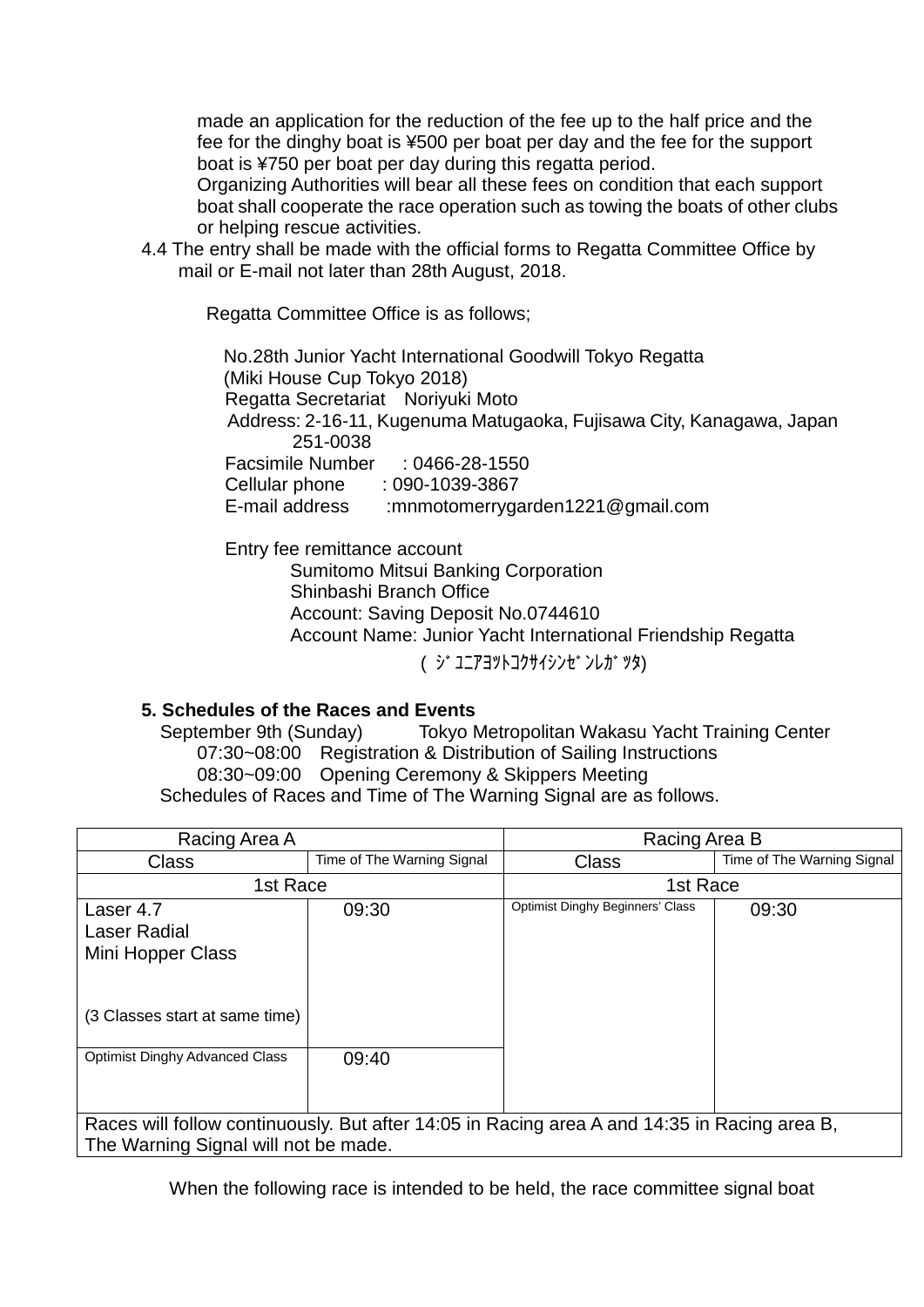will display orange flag with one sound at least 5 minutes before the warning signal for the next race is displayed in order to alert the boats.

 16:00~17:30 Closing Ceremony (Prize Giving Ceremony) & Goodwill Party 18:00 Regatta will be dismissed after the cleaning of the regatta place.

- ※ All participants are requested to clean the surrounding places of the party venue.
- ※ Schedules of Races may be changed depending on the weather conditions or other reasons.

#### **6**.**Sailing Instructions**

The Sailing Instructions will be specified in the regatta program to be distributed at the time of the registration on September 9th, 2018.

Also, it will be available on the home page of JJYU and Tokyo Metropolitan Yachting Federation toward the end of August 2018.

JJYU URL : [http://www.jjyu.net](http://www.jjyu.net/)

Tokyo Metropolitan Sailing Federation URL : <http://www.tsaf.com/>

### **7**.**Courses**

The courses to be sailed are as detailed in Diagram attached.(Diagram-2 The courses)

 Racing Area B will be in the pond of Tokyo Metropolitan Wakasu Yacht Training Center and the details of the race operation will be explained after the Opening Ceremony.

#### **8**. **Scoring and Number of races**

- 8.1 3 races are planned for Racing Area A and as many as possible races are planned for Racing Area B.
	- However, at least one race is required to be completed to constitute the series.
- 8.2 Each boat's series score will be the total of her all race scores. This changes Appendix A2.

#### **9. Prizes**

Prizes will be given as follows:

- 9.1 The Jacket of Miki House will be presented to the winner of OP Advanced Class.
- 9.2 The Crystal Glass Trophy will be presented to both winners of OP Advanced Class and OP Beginners' Class respectively.

(These Trophies are Carrying-about Trophies for the next year regatta.)

9.3 The JJYU Medal of Gold, Silver and Bronze will be presented to 1st, 2nd and 3rd Rank sailors of each class and The Award from The President of JJYU will be presented to 1st, 2nd, 3rd, 4th, 5th and 6th Rank sailors of each class. However, in case that the number of the boats participated in the same class is less than 6, The Award will be only to 1st, 2nd and 3rd Rank sailors of each class.

9.4 There will be given the team race special prize for the winner of the team race, the details of which will be as per the following clause 9-6. The Special Prize will be the entitlement of the participation to the sailing training abroad which will be organized by JJYU around end of March 2018. The part cost of the transportation cost for the sailing training abroad will be borne by JJYU.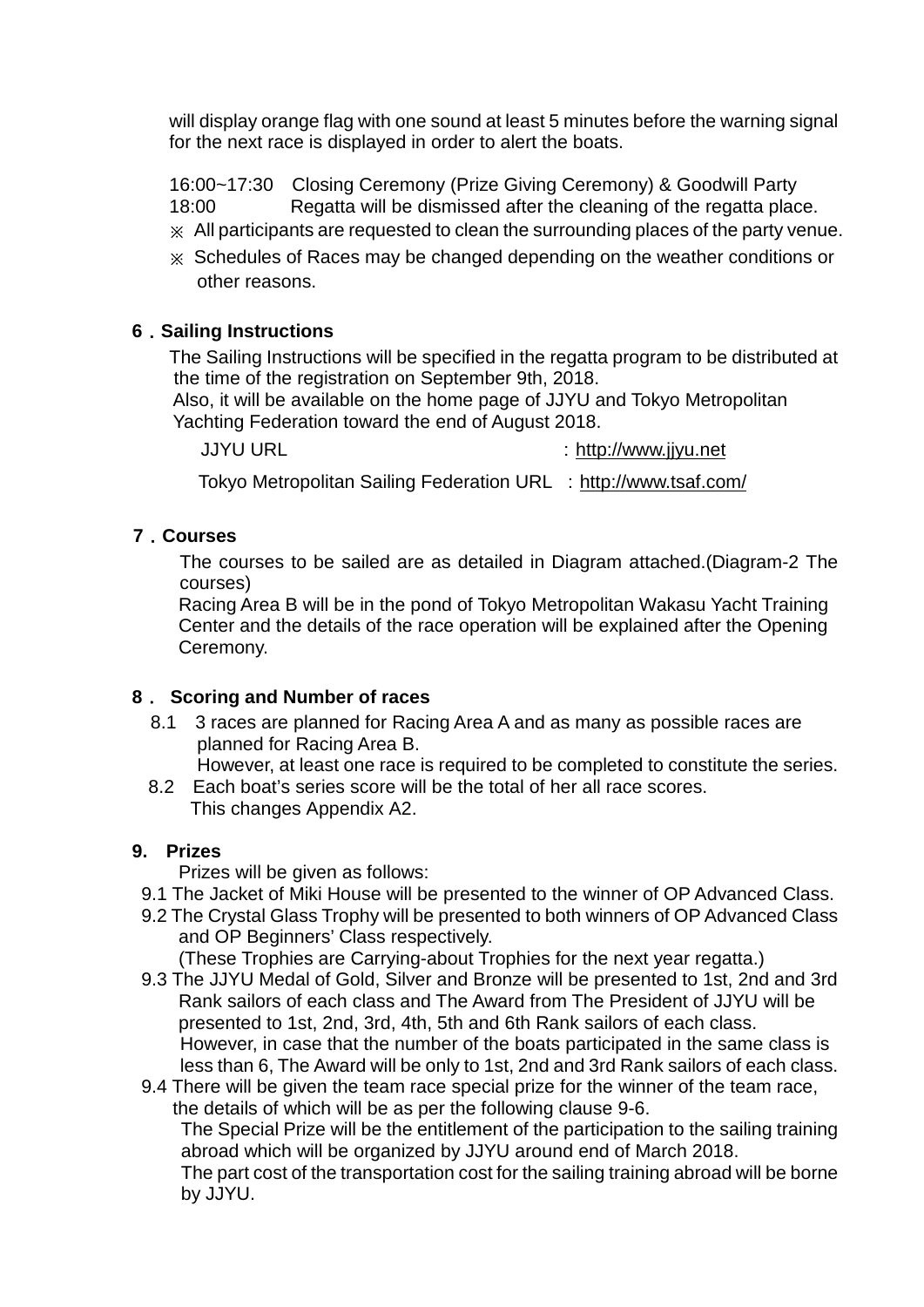- 9.5 Special Prizes from Miki House (Miki Shoko Co., Ltd.), Special Supporting Company will be presented to many sailors participated.
- 9.6 The Team Race rank will be determined as follows,
	- ①The rank and the point will be determined based on the total sequence result of the individual sailor of each club of all classes where more than two clubs and more than six boats participated in accordance with the above 8-.2.
	- ②Each club team's series score will be the total of the best three boats' rank of all classes where more than six boats participated.

In case the number of boat of each club is less than three boats, last rank point of the class of the largest number of boats participated will be added in proportion to the number of the shortage.

- ③In case the number of boat participating this regatta is exceeding three boats and less than six, minus 1 point per club will be added and the number of boat is exceeding six and less than 10, minus 2 points per club will be added and then the number of boat is exceeding ten, minus 3 points per club will be added.
- ④In case the place of the club activity is located in Tokai Area, Tohoku Area, and Koshin-Etsu Area, minus 1 point per club will be added. In case the place

of the club activity is located in Chubu Area and Hokuriku Area, minus 2 points per club will be added and in case of other distant Areas, minus 3 points will be added.

- ⑤However, such club who participate the regatta with the chartered boats will be added 1 point in case of less than four chartered boats, 2 points in case of more than four but less than six chartered boats and 3 points in case of more than six chartered boats.
- ⑥The rank of the club team will be determined by the low point scoring system in accordance with the total of the best three boats' rank point and any minus or additional of above ②, ③, ④ and ⑤.

In case of the tie score, the club team with the highest rank in OP Advanced Class will be ranked higher.

### **10**.**Disclaimer of Liability**

- 10.1 The Organizing Authority and any other parties involved in the organization of the regatta accept no liability whatsoever for any injury, damage, loss or claim whether personal or material, incurred by or inflicted to participants before, during or after the regatta.
- 10.2 Competitors compete entirely at their own risk and responsibility, however the responsible person of each club should confirm his/her decision to compete namely the responsible person should know the decision of all members of the club.

#### **11. Insurance**

Each sailor should insure his /her Sports Insurance.

#### **12.Portrait Rights**

 All participants for this regatta may giva to the Organizing Authorities the right which the Organizing Authorities utilize at its own discretion the photography pictures, animation and these plate-making of the sailors,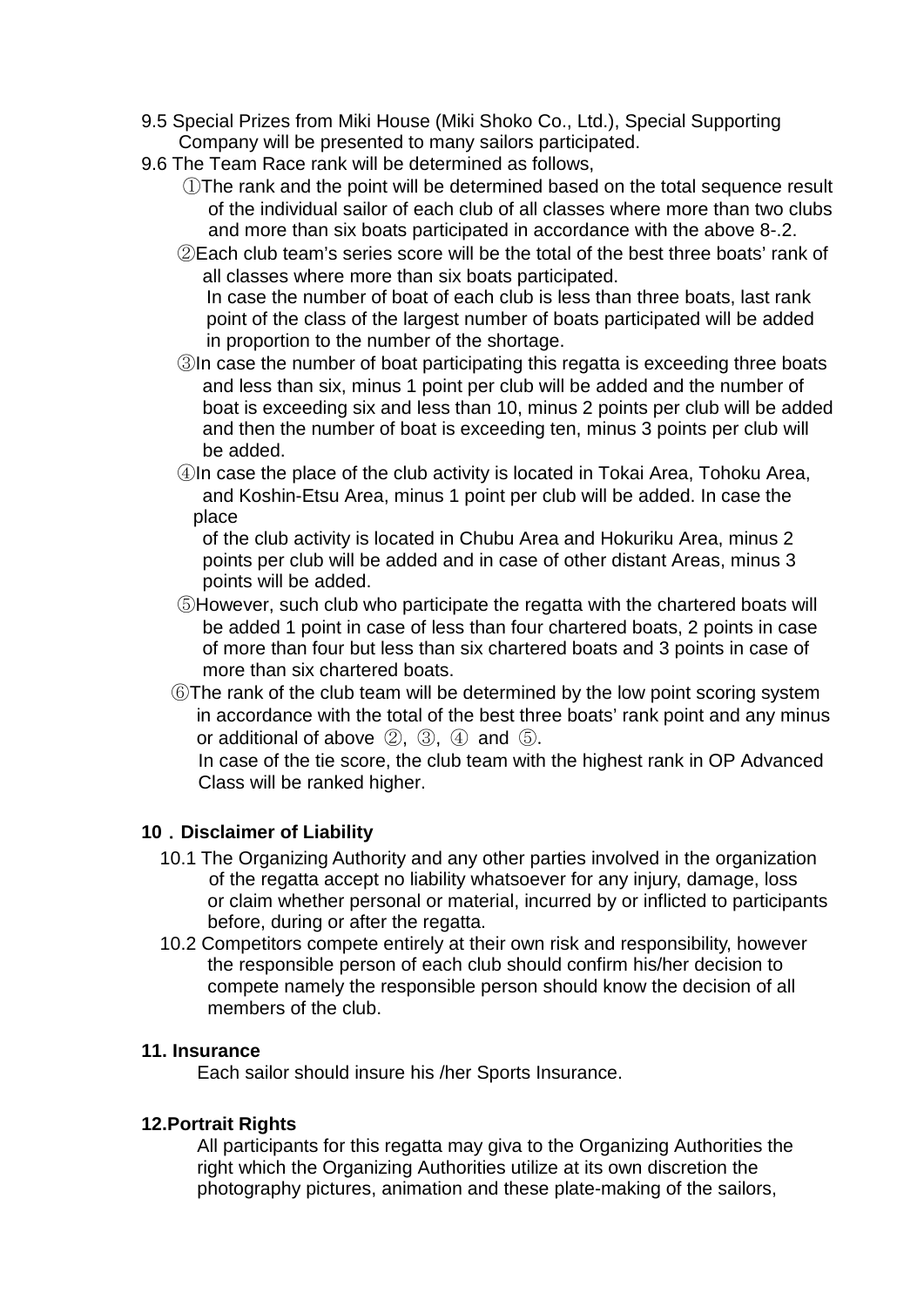the participants and the equipment of the sailors without requiring value.

### **Additional Information**

- ① The participants are requested to pay the parking fee of Yen 500 per car per day at the time of registration. Every car is requested to post the parking slip on the windshield.
- ② All participants of regatta are requested to prepare their own lunch box themselves.
- ③ Regatta committee will hold the sailing experience school for the foreign country children and their parents who are living in Japan on the regatta day, 9th September..



図-1 レースエリア Diagram-1 Racing Area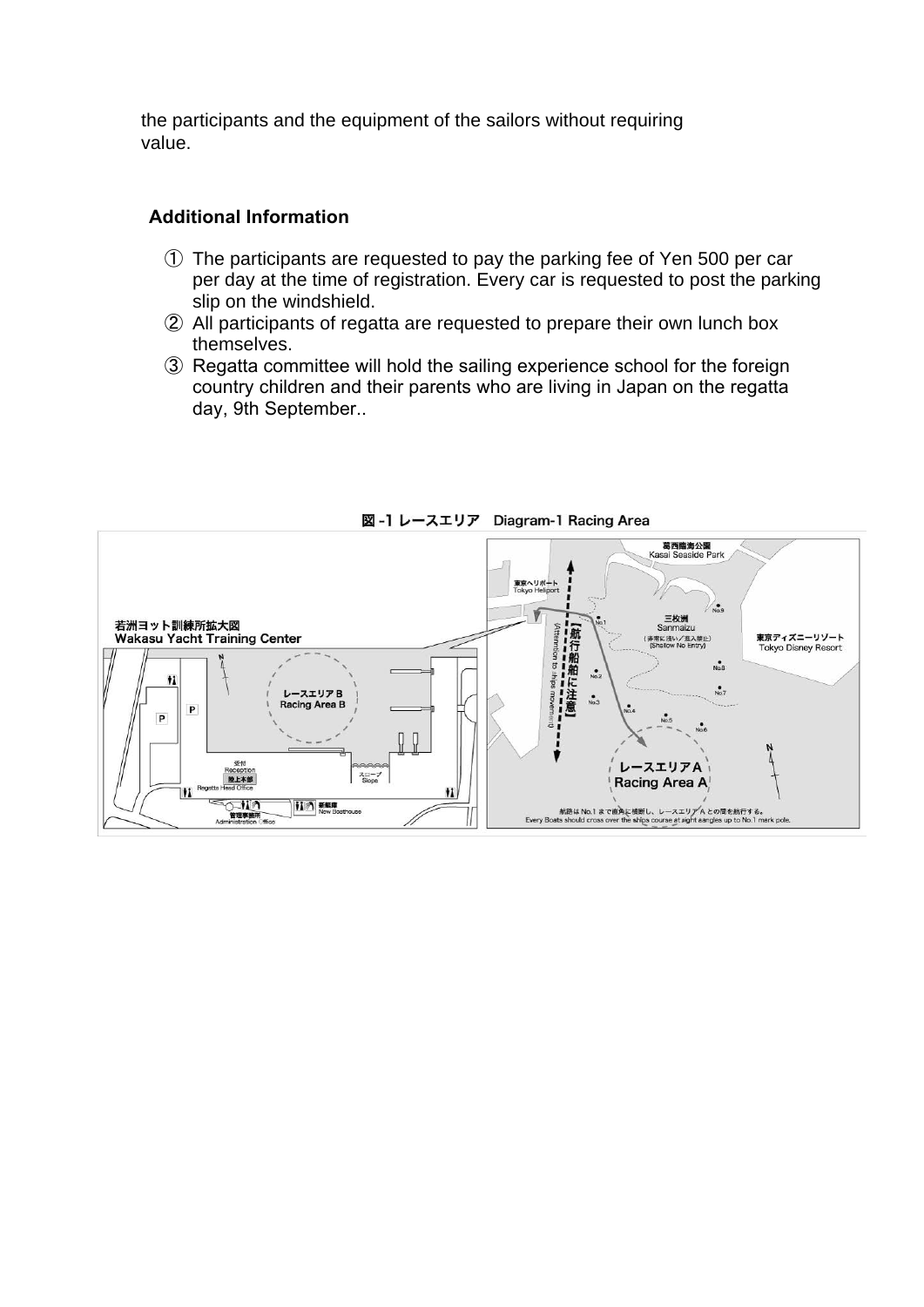

① OP級上級者<br>② レーザー4. 7、レーザーラジアル、ミニホッパー級 ② Laser 4.7, Laser Radial, Mini Hopper Class ② レーザー4.7、レーザーラジアル、ミニホッパー級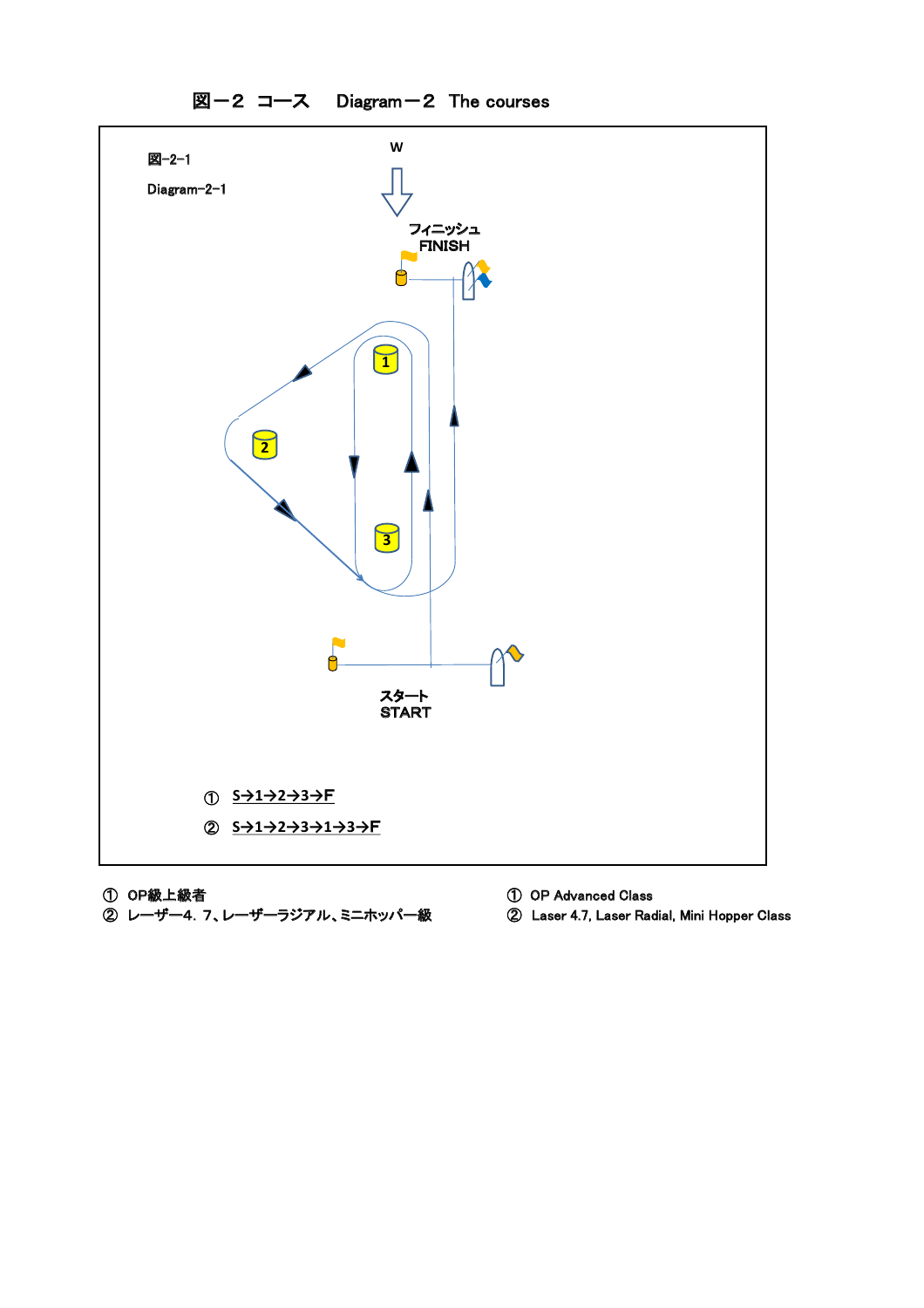

Diagram-2-2-1 OP Beginners' Class